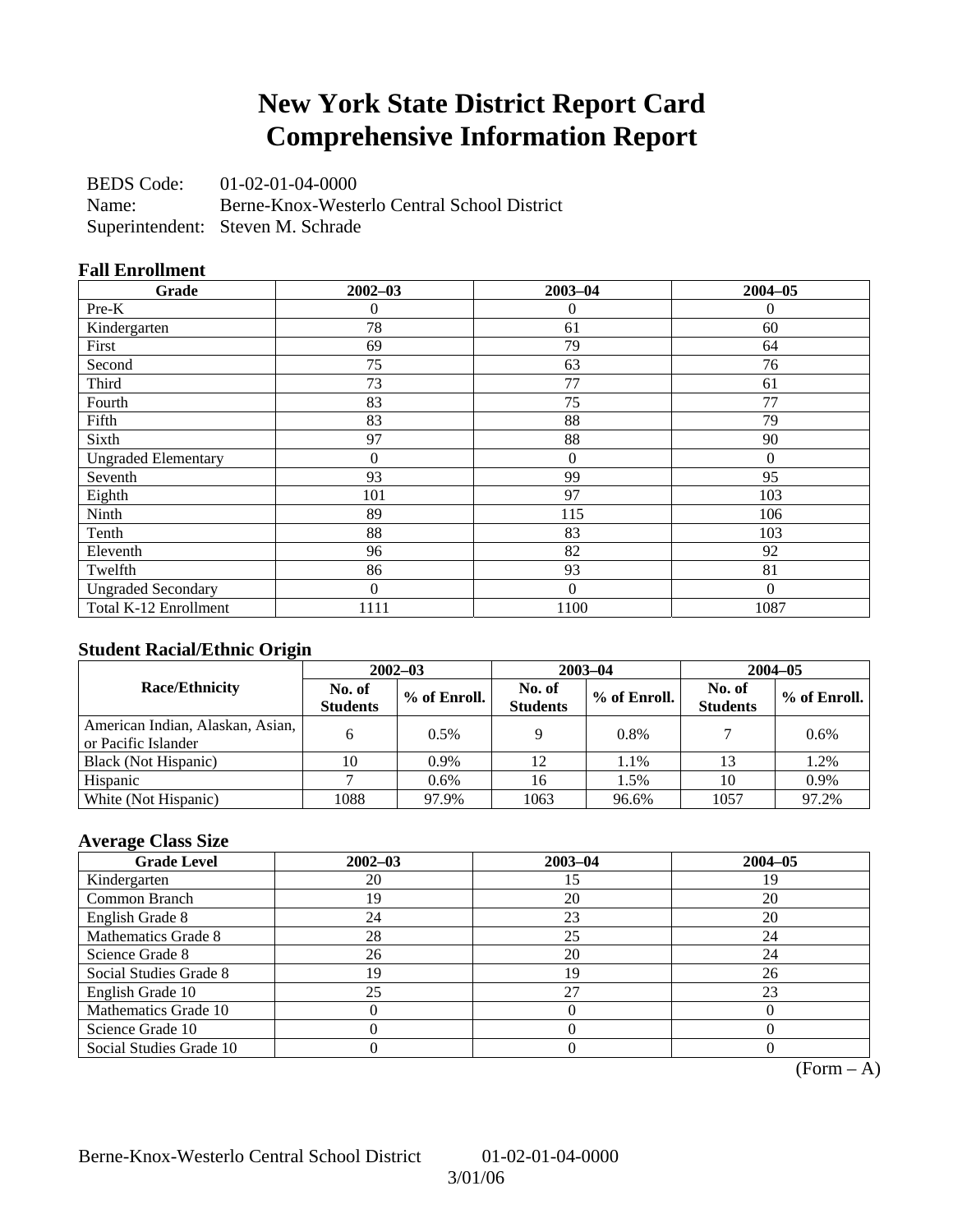### **District Need to Resource Capacity Category**

| <b>N/RC Category</b> | <b>Description</b>                                                                                 |
|----------------------|----------------------------------------------------------------------------------------------------|
|                      | This is a school district with average student needs in relation to<br>district resource capacity. |

### **Similar School Group and Description**

| <b>Similar School Group</b> | <b>Description</b> |
|-----------------------------|--------------------|
| NA                          | <b>NA</b>          |

All schools within the same N/RC category are divided into three similar school groups defined by the percentage of students in the school who are eligible for the free-lunch program and/or who are limited English proficient (also known as English language learners).

#### **Student Demographics Used To Determine Similar Schools Group**

|                                   | $2002 - 03$<br>Percent<br>Count |       | $2003 - 04$ |         | $2004 - 05$ |         |
|-----------------------------------|---------------------------------|-------|-------------|---------|-------------|---------|
|                                   |                                 |       | Count       | Percent | Count       | Percent |
| <b>Limited English Proficient</b> |                                 | 0.0%  |             | 0.2%    |             | $0.0\%$ |
| <b>Eligible for Free Lunch</b>    | l 50                            | 13.5% | .46         | 13.3%   | 187         | 17.2%   |

#### **Attendance and Suspension**

|                               | $2001 - 02$      |         |                  | $2002 - 03$ | $2003 - 04$     |         |
|-------------------------------|------------------|---------|------------------|-------------|-----------------|---------|
|                               | $%$ of<br>No. of |         | $%$ of<br>No. of |             | No. of          | $%$ of  |
|                               | <b>Students</b>  | Enroll. | <b>Students</b>  | Enroll.     | <b>Students</b> | Enroll. |
| <b>Annual Attendance Rate</b> |                  | 95.3%   |                  | 95.5%       |                 | 95.2%   |
| <b>Student Suspensions</b>    | 39               | 3.4%    |                  | 2.8%        | 38              | 3.5%    |

### **Student Socioeconomic and Stability Indicators (Percent of Enrollment)**

|                          | $2002 - 03$ | 2003-04   | $2004 - 05$ |
|--------------------------|-------------|-----------|-------------|
| <b>Reduced Lunch</b>     | 8.9%        | 8.1%      | 8.8%        |
| <b>Public Assistance</b> | NA          | NA        | NA          |
| <b>Student Stability</b> | NA          | <b>NA</b> | NA          |

#### **Staff Counts**

| Staff                                 | $2004 - 05$ |
|---------------------------------------|-------------|
| <b>Total Teachers</b>                 |             |
| <b>Total Other Professional Staff</b> | 14          |
| <b>Total Paraprofessionals</b>        |             |
| Teaching Out of Certification*        |             |

\*Teaching out of certification more than on an incidental basis.

 $(Form - B)$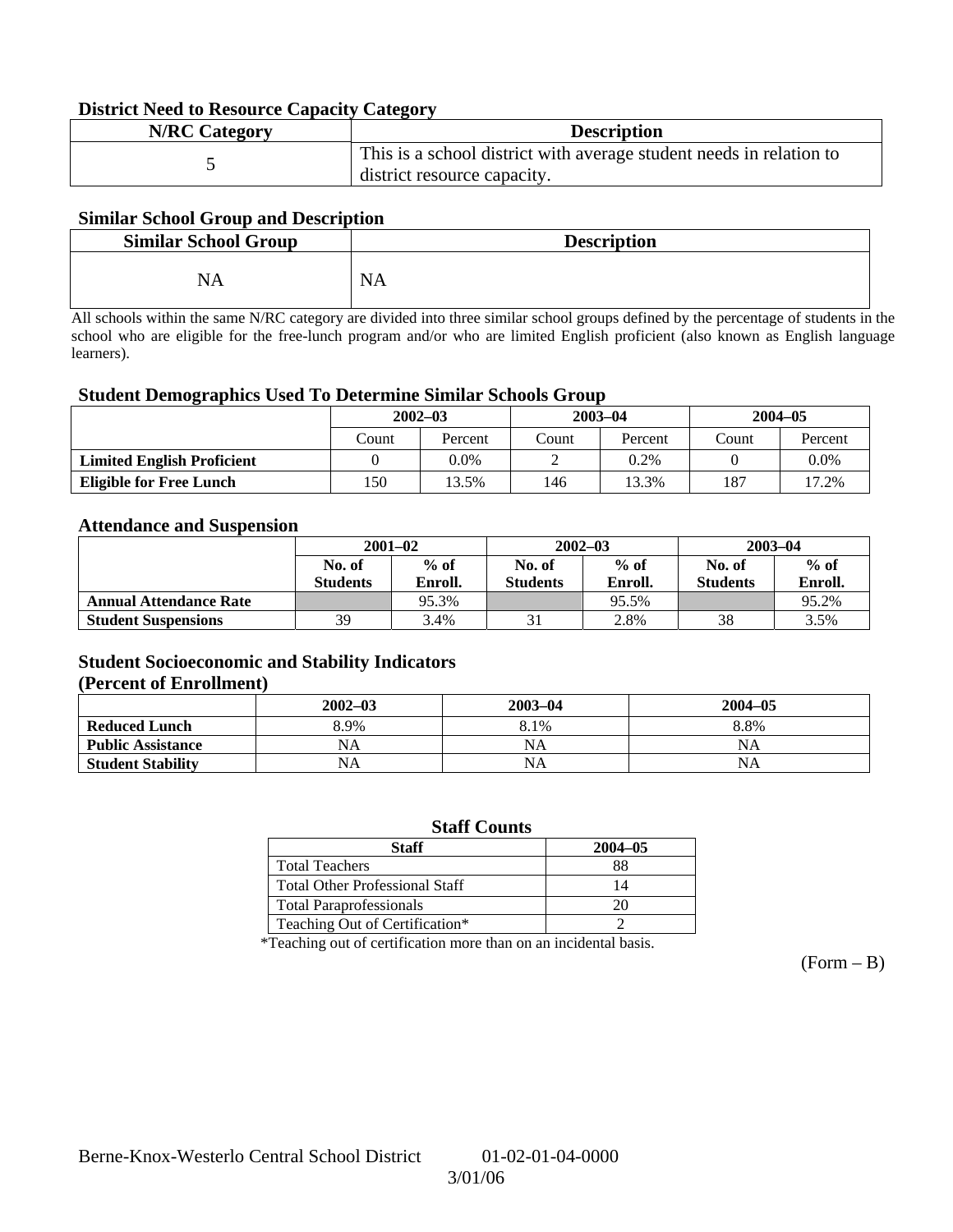# **High School Graduates and Noncompleters**

|                     | <b>High School Graduates and Completers</b>  | $2002 - 03$    | $2003 - 04$ | $2004 - 05$ |
|---------------------|----------------------------------------------|----------------|-------------|-------------|
|                     | Total Graduates*                             | 73             | 82          | 64          |
| General-            | <b>Regents Diplomas</b>                      | 54             | 61          | 64          |
| <b>Education</b>    | % Regents Diplomas                           | 74%            | 74%         | 100%        |
| <b>Students</b>     | Regents Diplomas with Advanced Designation** |                |             | 29          |
|                     | % Regents Diplomas with Advanced Designation |                |             | 45%         |
|                     | IEP Diplomas or Local Certificates           |                |             |             |
|                     | Total Graduates*                             | 11             | $\Omega$    | 11          |
| <b>Students</b>     | <b>Regents Diplomas</b>                      | 8              | $\Omega$    | 7           |
| with                | % Regents Diplomas                           | 73%            | 0%          | 64%         |
| <b>Disabilities</b> | Regents Diplomas with Advanced Designation** |                |             | 2           |
|                     | % Regents Diplomas with Advanced Designation |                |             | 18%         |
|                     | IEP Diplomas or Local Certificates           |                |             | 3           |
|                     | Total Graduates*                             | 84             | 82          | 75          |
|                     | <b>Regents Diplomas</b>                      | 62             | 61          | 71          |
| <b>All Students</b> | % Regents Diplomas                           | 74%            | 74%         | 95%         |
|                     | Regents Diplomas with Advanced Designation** | $\overline{7}$ | 31          |             |
|                     | % Regents Diplomas with Advanced Designation |                |             | 41%         |
|                     | IEP Diplomas or Local Certificates           |                |             | 3           |

\* Only students awarded local diplomas or Regents endorsed diplomas are included in the count of high school graduates in this table. Data include graduates in August, January and June of the school year being reported.

\*\*Beginning with students who first entered grade 9 in 2001–02, students may earn a Regents diploma by passing (scoring 65–100) Regents exams in five areas and meeting course requirements. To earn a Regents diploma with advanced designation, the student must pass eight Regents exams. For more information, see http://www.emsc.nysed.gov/parents/gradreqtsfs.shtml

### **Post-Secondary Plans of 2004–05 Graduates**

|                                                |               | 4-year<br>College | 2-year<br>College | <b>Other Post-</b><br><b>Secondary</b> | <b>Military</b> | <b>Employment</b> | <b>Adult</b><br><b>Services</b> | Plan<br><b>Unknown</b> | <b>Other</b><br><b>Known Plan</b> |
|------------------------------------------------|---------------|-------------------|-------------------|----------------------------------------|-----------------|-------------------|---------------------------------|------------------------|-----------------------------------|
| <b>General-</b><br><b>Education</b>            | <b>Number</b> | 35                | 16                | $\theta$                               | 3               |                   | $\Omega$                        | $\theta$               | 3                                 |
| <b>Students</b>                                | Percent       | 55%               | 25%               | 0%                                     | 5%              | 11%               | $0\%$                           | 0%                     | 5%                                |
| <b>Students</b><br>with<br><b>Disabilities</b> | <b>Number</b> | 5                 | 4                 | $\theta$                               | $\Omega$        | 2                 | $\Omega$                        | $\Omega$               | $\theta$                          |
|                                                | Percent       | 45%               | 36%               | 0%                                     | 0%              | 18%               | $0\%$                           | 0%                     | 0%                                |
| All<br><b>Students</b>                         | <b>Number</b> | 40                | 20                | $\theta$                               | 3               | 9                 | $\Omega$                        | $\Omega$               | 3                                 |
|                                                | Percent       | 53%               | 27%               | 0%                                     | 4%              | 12%               | 0%                              | 0%                     | 4%                                |

### **High School Noncompletion Rates**

|                                             |                            | $2002 - 03$     |         | $2003 - 04$     |         | $2004 - 05$     |         |
|---------------------------------------------|----------------------------|-----------------|---------|-----------------|---------|-----------------|---------|
|                                             |                            | No. of          | $%$ of  | No. of          | $%$ of  | No. of          | $%$ of  |
|                                             |                            | <b>Students</b> | Enroll. | <b>Students</b> | Enroll. | <b>Students</b> | Enroll. |
| General-                                    | Dropped Out                |                 |         |                 | 0.3%    |                 | $0.6\%$ |
| <b>Education</b>                            | Entered GED Program*       |                 |         |                 | $0.3\%$ |                 | $0.3\%$ |
| <b>Students</b>                             | <b>Total Noncompleters</b> |                 |         |                 | 0.6%    |                 | 0.9%    |
|                                             | Dropped Out                |                 |         |                 | $0.0\%$ |                 | 5.2%    |
| <b>Students with</b><br><b>Disabilities</b> | Entered GED Program*       |                 |         |                 | $0.0\%$ |                 | $0.0\%$ |
|                                             | <b>Total Noncompleters</b> |                 |         |                 | $0.0\%$ |                 | 5.2%    |
| All<br><b>Students</b>                      | Dropped Out                | 3               | $0.8\%$ |                 | $0.3\%$ | <sub>6</sub>    | 1.5%    |
|                                             | Entered GED Program*       |                 | $0.3\%$ |                 | 0.3%    |                 | $0.3\%$ |
|                                             | <b>Total Noncompleters</b> |                 | 1.1%    | $\mathcal{L}$   | 0.5%    | ⇁               | 1.8%    |

\*The number and percentage of students who left a program leading to a high school diploma and entered a program leading to a high school equivalency diploma.

 $(Form - C)$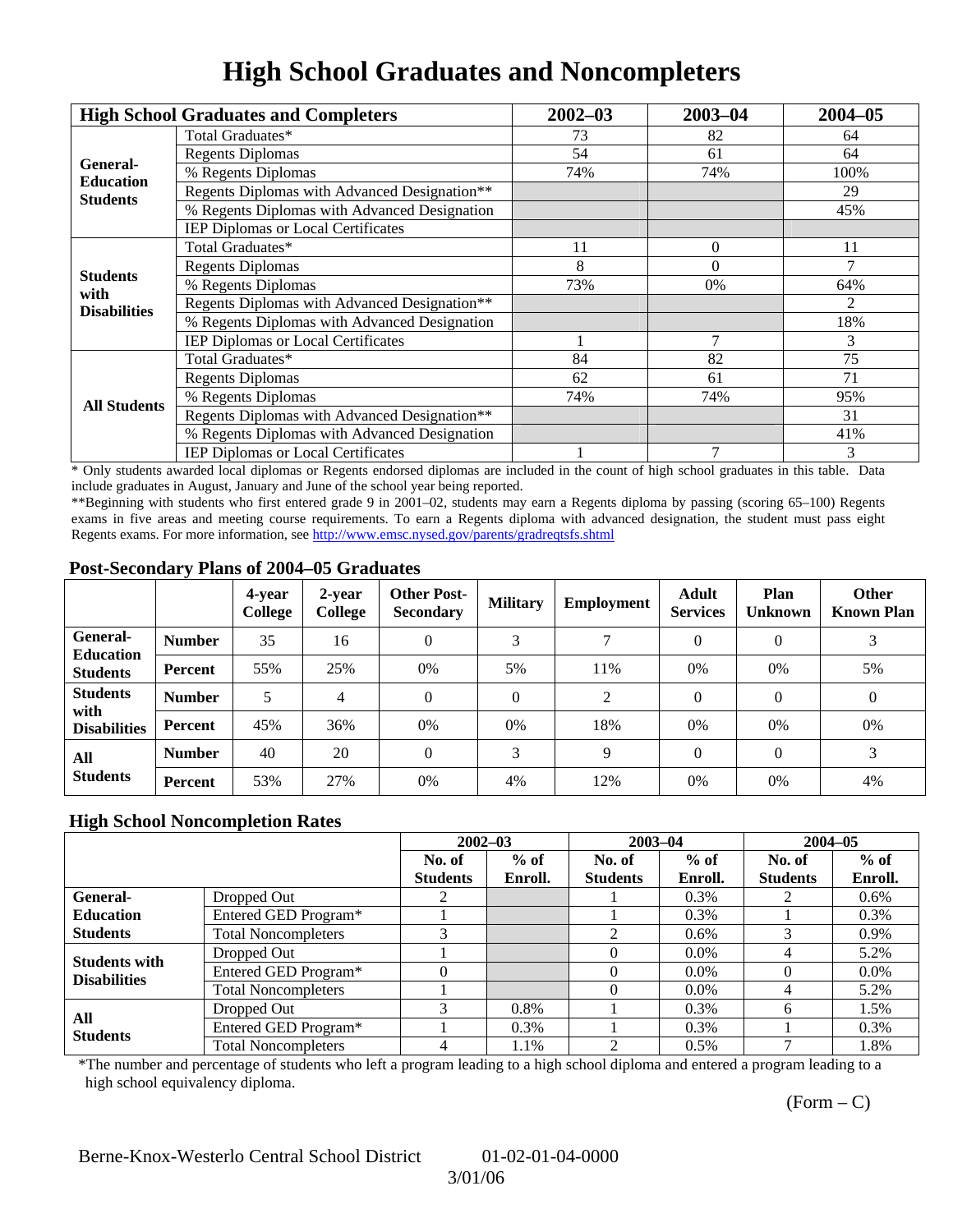## **Career Development and Occupational Studies (CDOS)**

### **Percentage of Students Documenting Self- and Career-Awareness Information and Career Exploration Activities, K–3**

| <b>Grades</b> | $2002 - 03$ | $2003 - 04$ | $2004 - 05$ |
|---------------|-------------|-------------|-------------|
| K–1           | 0%          | $0\%$       | $0\%$       |
| $2 - 3$       | 9%          | $0\%$       | $0\%$       |

### **Students Developing a Career Plan, 4–12**

| <b>Grades</b> |                                      | $2002 - 03$ | $2003 - 04$ | $2004 - 05$ |
|---------------|--------------------------------------|-------------|-------------|-------------|
|               | Number of General-Education Students | $\theta$    | $\Omega$    | $\Omega$    |
| $4 - 5$       | Number of Students with Disabilities | $\theta$    | $\Omega$    | $\Omega$    |
|               | Number of All Students               | $\theta$    | $\Omega$    | $\Omega$    |
|               | Percent of Enrollment                | $0\%$       | $0\%$       | $0\%$       |
|               | Number of General-Education Students | 61          | 255         | 251         |
| $6 - 8$       | Number of Students with Disabilities | 18          | 29          | 37          |
|               | Number of All Students               | 79          | 284         | 288         |
|               | Percent of Enrollment                | 27%         | 100%        | 100%        |
|               | Number of General-Education Students | 253         | 327         | 321         |
| $9 - 12$      | Number of Students with Disabilities | 53          | 46          | 61          |
|               | Number of All Students               | 306         | 373         | 382         |
|               | Percent of Enrollment                | 85%         | 100%        | 100%        |

### **Career and Technical Education (CTE) Programs**

|                                                   | . .                 | <b>This District</b> | <b>Statewide</b> |
|---------------------------------------------------|---------------------|----------------------|------------------|
| <b>CTE Program</b>                                | Percentage<br>Count |                      | Average          |
| All CTE Programs                                  |                     |                      |                  |
| Completed the CTE Program                         |                     |                      |                  |
| <b>Completed and Passed Regents Exams</b>         |                     |                      |                  |
| Completed and had Course Average of 75% or More   |                     |                      |                  |
| Completed and Attained a HS Diploma or Equivalent |                     |                      |                  |
| Completed and Whose Status is Known               |                     |                      |                  |
| Completed and Were Successfully Placed            |                     |                      |                  |
| <b>Nontraditional Programs</b>                    |                     |                      |                  |
| <b>Underrepresented Gender Members Enrolled</b>   |                     |                      |                  |
| Underrepresented Gender Members Who Completed     |                     |                      |                  |

Enrollment data are for the 2004–2005 school year; completer data are as of June 2004.

Blank cells indicate that either the district did not have a CTE program or did not report data. These data are reported only at the district level.

 $(Form - D)$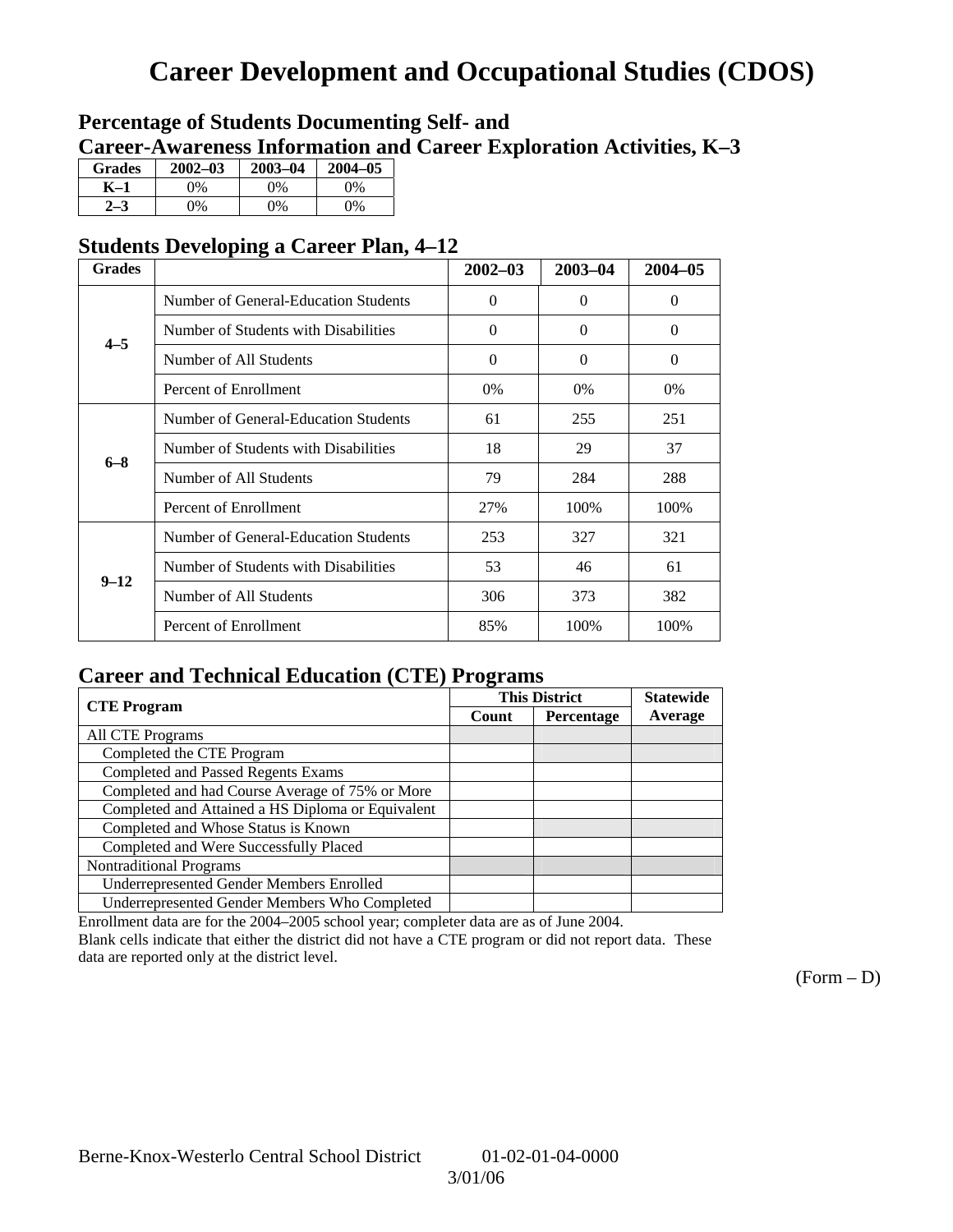# **Second Language Proficiency Examinations**

### **General-Education Students**

| <b>Test</b> | $2002 - 03$       |           |            | $2003 - 04$ | $2004 - 05$ |           |  |
|-------------|-------------------|-----------|------------|-------------|-------------|-----------|--|
|             | <b>No. Tested</b> | % Passing | No. Tested | % Passing   | No. Tested  | % Passing |  |
| French      | 32                | 81%       |            | 71%         |             | 94%       |  |
| German      |                   | 0%        |            | 0%          |             | 0%        |  |
| Italian     |                   | 0%        |            | 0%          |             | 0%        |  |
| Latin       |                   | 0%        |            | 0%          |             | 0%        |  |
| Spanish     | 58                | 100%      | 73         | 77%         | 63          | 87%       |  |

### **Students with Disabilities**

| <b>Test</b> | $2002 - 03$ |           |            | $2003 - 04$ | $2004 - 05$ |           |  |
|-------------|-------------|-----------|------------|-------------|-------------|-----------|--|
|             | No. Tested  | % Passing | No. Tested | % Passing   | No. Tested  | % Passing |  |
| French      |             | 0%        |            | 0%          |             |           |  |
| German      |             | 0%        |            | 0%          |             | 0%        |  |
| Italian     |             | 0%        |            | 0%          |             | 0%        |  |
| Latin       |             | 0%        |            | 0%          |             | 0%        |  |
| Spanish     |             | 0%        |            | 0%          |             | 0%        |  |

## **Regents Competency Tests**

### **General-Education Students**

| <b>Test</b>           | $2002 - 03$       |           |            | $2003 - 04$ | $2004 - 05$ |           |  |
|-----------------------|-------------------|-----------|------------|-------------|-------------|-----------|--|
|                       | <b>No. Tested</b> | % Passing | No. Tested | % Passing   | No. Tested  | % Passing |  |
| <b>Mathematics</b>    |                   | 0%        |            |             |             |           |  |
| Science               |                   | 0%        |            |             |             | 0%        |  |
| Reading               |                   | 0%        |            | $0\%$       |             | 0%        |  |
| Writing               |                   | 0%        |            | 0%          |             | 0%        |  |
| <b>Global Studies</b> |                   | 0%        |            | 0%          |             | 0%        |  |
| U.S. Hist & Gov't     |                   | 0%        |            | $0\%$       |             | 0%        |  |

### **Students with Disabilities**

| <b>Test</b>           | $2002 - 03$ |           | $2003 - 04$ |           | $2004 - 05$ |           |  |
|-----------------------|-------------|-----------|-------------|-----------|-------------|-----------|--|
|                       | No. Tested  | % Passing | No. Tested  | % Passing | No. Tested  | % Passing |  |
| <b>Mathematics</b>    |             | 80%       | 10          | 60%       |             | 86%       |  |
| Science               |             | 0%        |             |           |             |           |  |
| Reading               |             | 83%       |             | 17%       |             |           |  |
| Writing               |             | 100%      |             | 0%        |             |           |  |
| <b>Global Studies</b> |             | 0%        |             |           |             | 0%        |  |
| U.S. Hist & Gov't     |             | 0%        |             | 0%        |             | 0%        |  |

 $(Form - E)$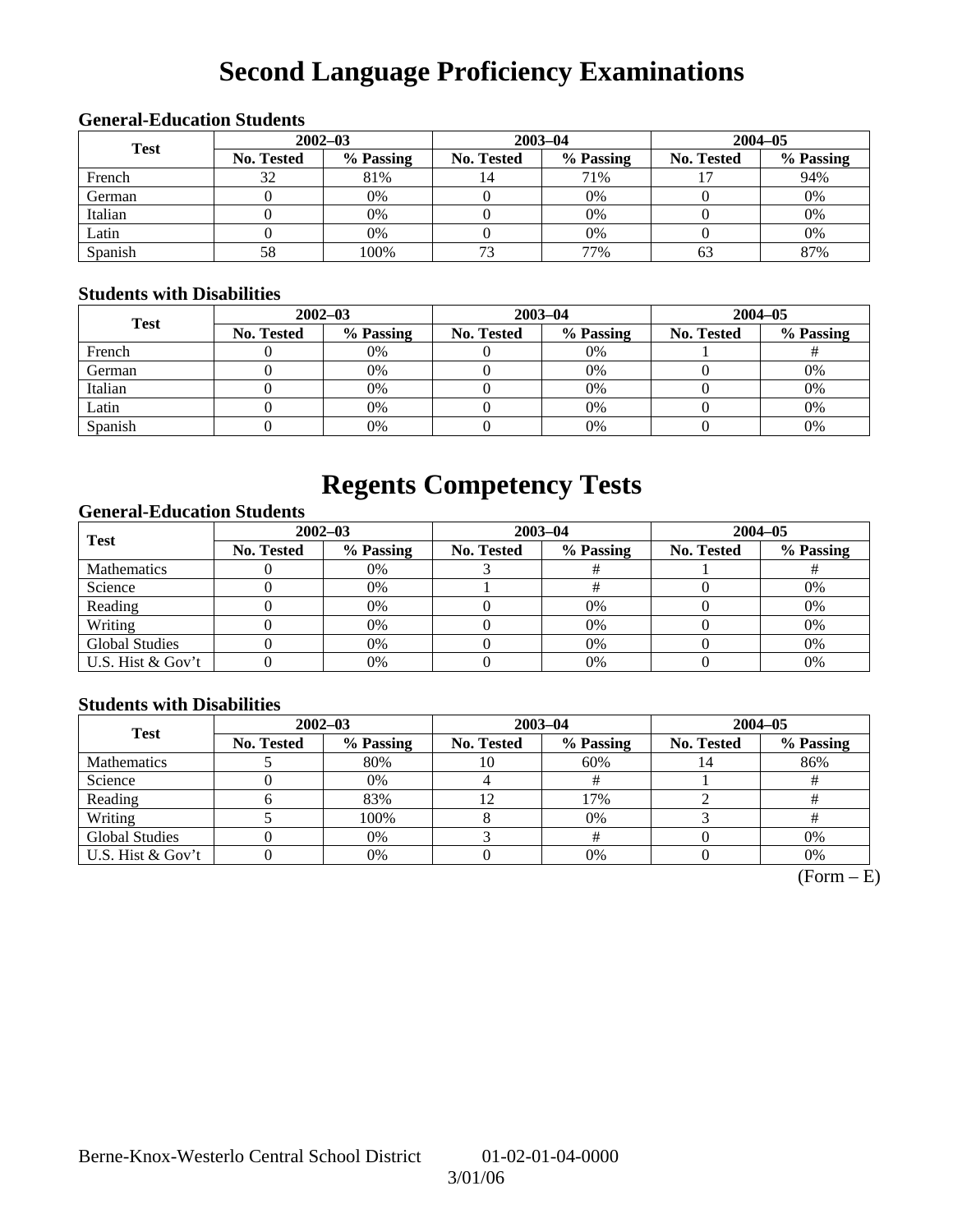# **Regents Examinations**

|                                     | <b>All Students</b> |                                     |                 | <b>Students with Disabilities</b> |                 |                  |
|-------------------------------------|---------------------|-------------------------------------|-----------------|-----------------------------------|-----------------|------------------|
|                                     | $2002 - 03$         | $2003 - 04$                         | $2004 - 05$     | $2002 - 03$                       | $2003 - 04$     | $2004 - 05$      |
|                                     |                     | <b>Comprehensive English</b>        |                 |                                   |                 |                  |
| Number Tested                       | 88                  | 71                                  | 92              | $\overline{7}$                    | 6               | 9                |
| Number Scoring 55-100               | 86                  | $\overline{69}$                     | 88              | $\overline{7}$                    | $\overline{5}$  | $\overline{8}$   |
| Number Scoring 65-100               | $\overline{81}$     | 65                                  | 75              | $\overline{5}$                    | $\overline{3}$  | $\overline{4}$   |
| Number Scoring 85-100               | 48                  | $\overline{42}$                     | $\overline{27}$ | $\overline{2}$                    | $\overline{2}$  | $\overline{0}$   |
| Percentage of Tested Scoring 55-100 | 98%                 | 97%                                 | 96%             | 100%                              | 83%             | 89%              |
| Percentage of Tested Scoring 65-100 | 92%                 | 92%                                 | 82%             | 71%                               | 50%             | 44%              |
| Percentage of Tested Scoring 85-100 | 55%                 | 59%                                 | 29%             | 29%                               | 33%             | 0%               |
|                                     |                     | <b>Mathematics A</b>                |                 |                                   |                 |                  |
| Number Tested                       | $\overline{79}$     | 85                                  | 88              | 9                                 | $\overline{7}$  | 9                |
| Number Scoring 55-100               | $\overline{73}$     | 85                                  | 84              | 9                                 | $\overline{7}$  | $\overline{7}$   |
| Number Scoring 65-100               | 65                  | 80                                  | 80              | $\overline{9}$                    | 5               | 6                |
| Number Scoring 85-100               | $\overline{9}$      | $\overline{23}$                     | $\overline{12}$ | $\overline{4}$                    | $\overline{0}$  | $\mathbf{1}$     |
| Percentage of Tested Scoring 55-100 | 92%                 | 100%                                | 95%             | 100%                              | 100%            | 78%              |
| Percentage of Tested Scoring 65-100 | 82%                 | 94%                                 | 91%             | 100%                              | 71%             | 67%              |
| Percentage of Tested Scoring 85-100 | 11%                 | 27%                                 | 14%             | 44%                               | 0%              | 11%              |
|                                     |                     | <b>Mathematics B</b>                |                 |                                   |                 |                  |
| Number Tested                       | $\boldsymbol{0}$    | 39                                  | 42              | $\theta$                          | $\mathbf{1}$    | $\boldsymbol{0}$ |
| Number Scoring 55-100               | $\overline{0}$      | $\overline{35}$                     | $\overline{31}$ | $\overline{0}$                    | $\frac{1}{2}$   | $\overline{0}$   |
| Number Scoring 65-100               | $\mathbf{0}$        | 31                                  | 22              | $\overline{0}$                    | $\#$            | $\boldsymbol{0}$ |
| Number Scoring 85-100               | $\overline{0}$      | 5                                   | $\mathbf{1}$    | $\overline{0}$                    | $\frac{1}{2}$   | $\overline{0}$   |
| Percentage of Tested Scoring 55-100 | 0%                  | 90%                                 | 74%             | 0%                                | $\overline{\#}$ | 0%               |
| Percentage of Tested Scoring 65-100 | $\overline{0\%}$    | 79%                                 | 52%             | 0%                                | $\overline{\#}$ | 0%               |
| Percentage of Tested Scoring 85-100 | 0%                  | 13%                                 | 2%              | 0%                                | #               | 0%               |
|                                     |                     | <b>Global History and Geography</b> |                 |                                   |                 |                  |
| Number Tested                       | 77                  | 79                                  | 103             | 8                                 | $8\,$           | 14               |
| Number Scoring 55-100               | $\overline{73}$     | 78                                  | 94              | 6                                 | $\overline{8}$  | 9                |
| Number Scoring 65-100               | 70                  | 71                                  | 82              | $\overline{4}$                    | $\overline{7}$  | $\overline{4}$   |
| Number Scoring 85-100               | 34                  | 29                                  | $\overline{36}$ | $\overline{0}$                    | $\mathbf{1}$    | $\mathbf{1}$     |
| Percentage of Tested Scoring 55-100 | 95%                 | 99%                                 | 91%             | 75%                               | 100%            | 64%              |
| Percentage of Tested Scoring 65-100 | 91%                 | 90%                                 | 80%             | 50%                               | 88%             | 29%              |
| Percentage of Tested Scoring 85-100 | 44%                 | 37%                                 | 35%             | 0%                                | 12%             | 7%               |
|                                     |                     | <b>U.S. History and Government</b>  |                 |                                   |                 |                  |
| Number Tested                       | 71                  | 85                                  | 75              | $\boldsymbol{7}$                  | 13              | $\overline{9}$   |
| Number Scoring 55-100               | 71                  | 82                                  | 71              | $\overline{7}$                    | 11              | $\boldsymbol{7}$ |
| Number Scoring 65-100               | $\overline{70}$     | 79                                  | $\overline{69}$ | $\boldsymbol{7}$                  | $\overline{9}$  | $\overline{5}$   |
| Number Scoring 85-100               | $\overline{50}$     | 47                                  | 43              | $\overline{5}$                    | $\overline{2}$  | $\overline{2}$   |
| Percentage of Tested Scoring 55-100 | 100%                | 96%                                 | 95%             | 100%                              | 85%             | 78%              |
| Percentage of Tested Scoring 65-100 | 99%                 | 93%                                 | 92%             | 100%                              | 69%             | 56%              |
| Percentage of Tested Scoring 85-100 | 70%                 | 55%                                 | 57%             | 71%                               | 15%             | 22%              |

 $\overline{(Form - F)}$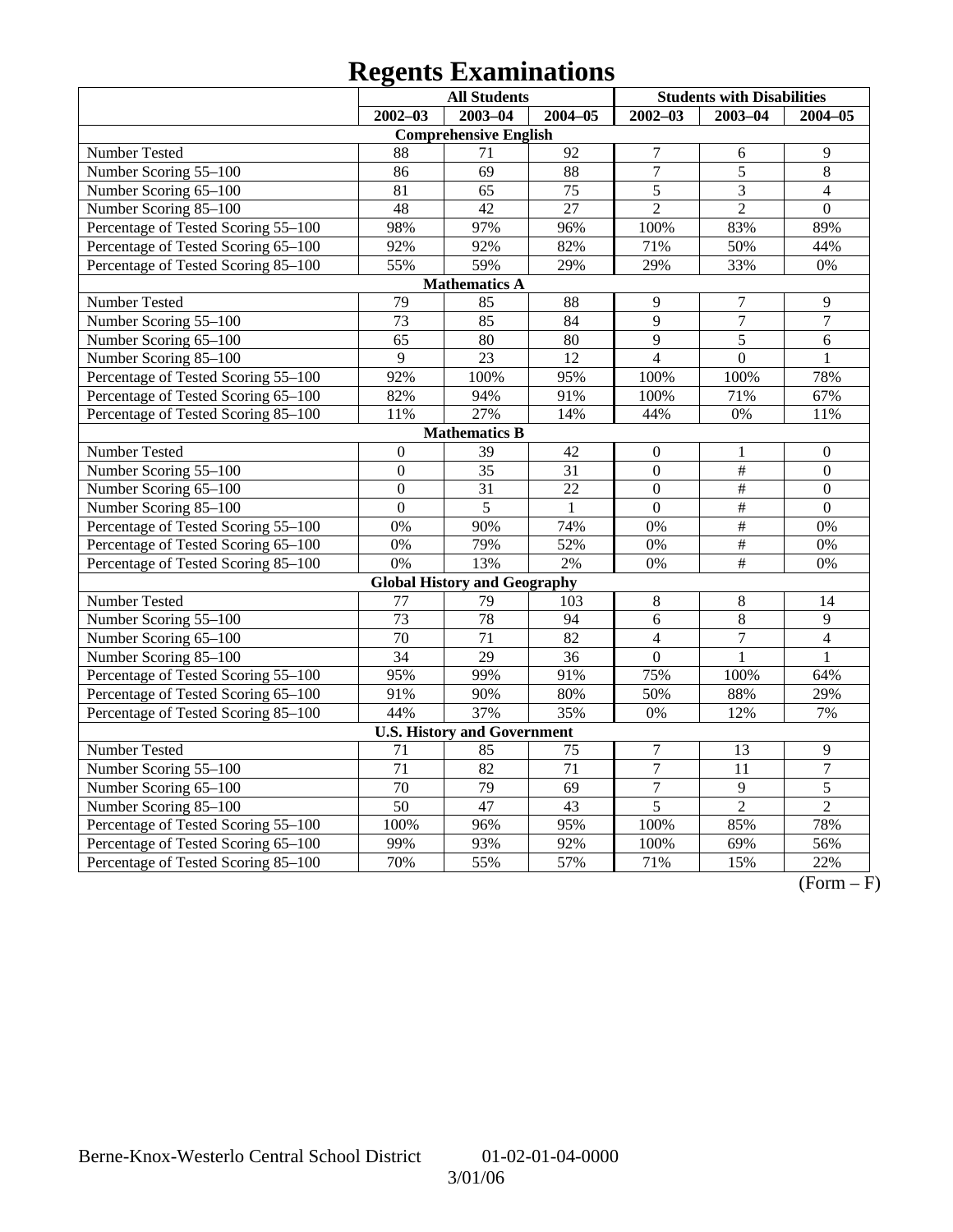## **Regents Examinations**

|                                     | o               | <b>All Students</b>                   |                 |                 | <b>Students with Disabilities</b> |                           |
|-------------------------------------|-----------------|---------------------------------------|-----------------|-----------------|-----------------------------------|---------------------------|
|                                     | $2002 - 03$     | $2003 - 04$                           | $2004 - 05$     | $2002 - 03$     | $2003 - 04$                       | $2004 - 05$               |
|                                     |                 | <b>Living Environment</b>             |                 |                 |                                   |                           |
| Number Tested                       | 111             | 108                                   | 105             | 16              | 11                                | 17                        |
| Number Scoring 55-100               | 110             | 108                                   | 104             | 16              | 11                                | 17                        |
| Number Scoring 65-100               | 106             | 105                                   | 100             | 14              | 10                                | 15                        |
| Number Scoring 85-100               | 28              | 25                                    | 23              | $\mathbf{1}$    | $\overline{2}$                    | $\mathbf{1}$              |
| Percentage of Tested Scoring 55-100 | 99%             | 100%                                  | 99%             | 100%            | 100%                              | 100%                      |
| Percentage of Tested Scoring 65-100 | 95%             | 97%                                   | 95%             | 88%             | 91%                               | 88%                       |
| Percentage of Tested Scoring 85-100 | 25%             | 23%                                   | 22%             | 6%              | 18%                               | 6%                        |
|                                     |                 | <b>Physical Setting/Earth Science</b> |                 |                 |                                   |                           |
| Number Tested                       | 107             | 85                                    | 89              | 1               | $\overline{2}$                    | 10                        |
| Number Scoring 55-100               | 91              | 72                                    | 69              | $\#$            | $\#$                              | $\overline{4}$            |
| Number Scoring 65-100               | 77              | 54                                    | 51              | $\#$            | $\#$                              | 3                         |
| Number Scoring 85-100               | $\overline{30}$ | 11                                    | 12              | $\overline{\#}$ | $\#$                              | $\overline{0}$            |
| Percentage of Tested Scoring 55-100 | 85%             | 85%                                   | 78%             | $\overline{\#}$ | $\overline{\#}$                   | 40%                       |
| Percentage of Tested Scoring 65-100 | 72%             | 64%                                   | 57%             | $\overline{\#}$ | $\overline{\#}$                   | 30%                       |
| Percentage of Tested Scoring 85-100 | 28%             | 13%                                   | 13%             | $\overline{\#}$ | #                                 | 0%                        |
|                                     |                 | <b>Physical Setting/Chemistry</b>     |                 |                 |                                   |                           |
| Number Tested                       | 71              | 57                                    | 74              | 5               | 1                                 | $\overline{2}$            |
| Number Scoring 55-100               | 70              | 54                                    | $\overline{71}$ | $\overline{5}$  | #                                 | #                         |
| Number Scoring 65-100               | 60              | 50                                    | 55              | $\overline{4}$  | #                                 | $\#$                      |
| Number Scoring 85-100               | 23              | 14                                    | 9               | $\overline{0}$  | $\overline{\#}$                   | $\overline{\#}$           |
| Percentage of Tested Scoring 55-100 | 99%             | 95%                                   | 96%             | 100%            | $\#$                              | #                         |
| Percentage of Tested Scoring 65-100 | 85%             | 88%                                   | 74%             | 80%             | $\#$                              | $\#$                      |
| Percentage of Tested Scoring 85-100 | 32%             | 25%                                   | 12%             | 0%              | $\overline{\ddot{}}$              | $\overline{\overline{t}}$ |
|                                     |                 | <b>Physical Setting/Physics</b>       |                 |                 |                                   |                           |
| Number Tested                       |                 | 19                                    | 10              |                 | $\boldsymbol{0}$                  | $\mathbf{1}$              |
| Number Scoring 55-100               |                 | 19                                    | 10              |                 | $\overline{0}$                    | $\overline{\#}$           |
| Number Scoring 65-100               |                 | 18                                    | 9               |                 | $\overline{0}$                    | $\overline{\ddot{\pi}}$   |
| Number Scoring 85-100               |                 | 4                                     | 6               |                 | $\overline{0}$                    | $\#$                      |
| Percentage of Tested Scoring 55-100 |                 | 100%                                  | 100%            |                 | 0%                                | $\overline{\#}$           |
| Percentage of Tested Scoring 65-100 |                 | 95%                                   | 90%             |                 | 0%                                | #                         |
| Percentage of Tested Scoring 85-100 |                 | 21%                                   | 60%             |                 | 0%                                | $\frac{1}{2}$             |

\* Physical Setting/Physics results for 2002–03 are not included in the report card because the Department issued new conversion charts for assessments administered in that year.

### $(Form - G)$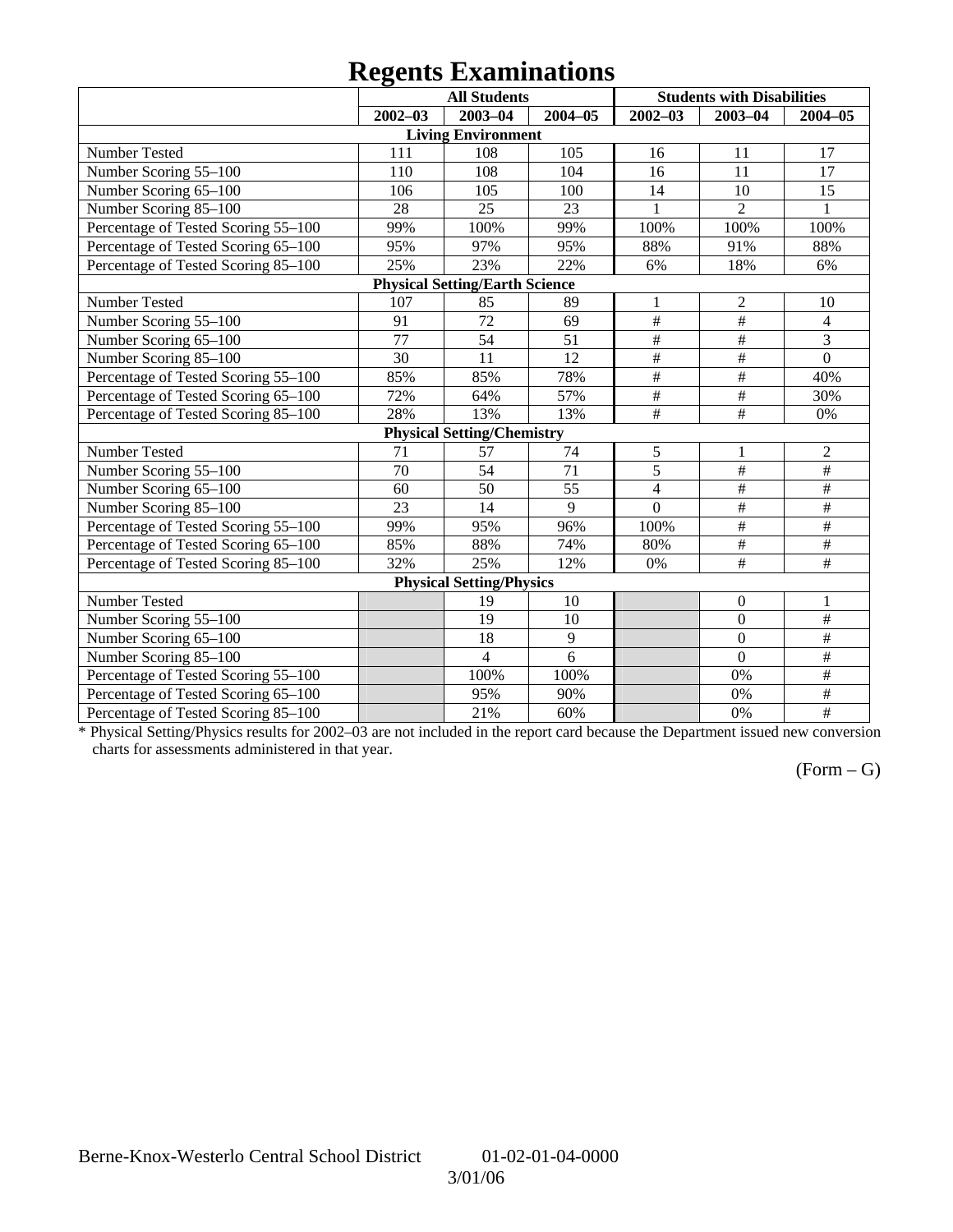## **Regents Examinations**

|                                     | <b>All Students</b> |                              |                  | <b>Students with Disabilities</b> |                  |                  |
|-------------------------------------|---------------------|------------------------------|------------------|-----------------------------------|------------------|------------------|
|                                     | $2002 - 03$         | $2003 - 04$                  | $2004 - 05$      | $2002 - 03$                       | $2003 - 04$      | $2004 - 05$      |
|                                     |                     | <b>Comprehensive French</b>  |                  |                                   |                  |                  |
| Number Tested                       | 28                  | 22                           | 20               | $\boldsymbol{0}$                  | $\boldsymbol{0}$ | $\boldsymbol{0}$ |
| Number Scoring 55-100               | 28                  | 22                           | 20               | $\boldsymbol{0}$                  | $\mathbf{0}$     | $\boldsymbol{0}$ |
| Number Scoring 65-100               | 28                  | 22                           | 20               | $\boldsymbol{0}$                  | $\mathbf{0}$     | $\boldsymbol{0}$ |
| Number Scoring 85-100               | 13                  | 13                           | 12               | $\boldsymbol{0}$                  | $\mathbf{0}$     | $\boldsymbol{0}$ |
| Percentage of Tested Scoring 55-100 | 100%                | 100%                         | 100%             | 0%                                | 0%               | 0%               |
| Percentage of Tested Scoring 65-100 | 100%                | 100%                         | 100%             | 0%                                | 0%               | 0%               |
| Percentage of Tested Scoring 85-100 | 46%                 | 59%                          | 60%              | 0%                                | 0%               | 0%               |
|                                     |                     | <b>Comprehensive Italian</b> |                  |                                   |                  |                  |
| Number Tested                       | $\theta$            | $\boldsymbol{0}$             | $\boldsymbol{0}$ | $\boldsymbol{0}$                  | $\boldsymbol{0}$ | $\boldsymbol{0}$ |
| Number Scoring 55-100               | $\boldsymbol{0}$    | $\boldsymbol{0}$             | $\boldsymbol{0}$ | $\boldsymbol{0}$                  | $\boldsymbol{0}$ | $\boldsymbol{0}$ |
| Number Scoring 65-100               | $\boldsymbol{0}$    | $\mathbf{0}$                 | $\boldsymbol{0}$ | $\boldsymbol{0}$                  | $\mathbf{0}$     | $\boldsymbol{0}$ |
| Number Scoring 85-100               | $\mathbf{0}$        | $\boldsymbol{0}$             | $\mathbf{0}$     | $\mathbf{0}$                      | $\mathbf{0}$     | $\boldsymbol{0}$ |
| Percentage of Tested Scoring 55-100 | 0%                  | 0%                           | 0%               | 0%                                | 0%               | 0%               |
| Percentage of Tested Scoring 65-100 | 0%                  | 0%                           | 0%               | 0%                                | 0%               | 0%               |
| Percentage of Tested Scoring 85-100 | 0%                  | 0%                           | $0\%$            | 0%                                | 0%               | 0%               |
|                                     |                     | <b>Comprehensive German</b>  |                  |                                   |                  |                  |
| Number Tested                       | $\theta$            | $\boldsymbol{0}$             | $\boldsymbol{0}$ | $\boldsymbol{0}$                  | $\boldsymbol{0}$ | $\boldsymbol{0}$ |
| Number Scoring 55-100               | $\boldsymbol{0}$    | $\boldsymbol{0}$             | $\boldsymbol{0}$ | $\boldsymbol{0}$                  | $\boldsymbol{0}$ | $\boldsymbol{0}$ |
| Number Scoring 65-100               | $\boldsymbol{0}$    | $\boldsymbol{0}$             | $\boldsymbol{0}$ | $\boldsymbol{0}$                  | $\mathbf{0}$     | $\boldsymbol{0}$ |
| Number Scoring 85-100               | $\boldsymbol{0}$    | $\boldsymbol{0}$             | $\mathbf{0}$     | $\mathbf{0}$                      | $\Omega$         | $\boldsymbol{0}$ |
| Percentage of Tested Scoring 55-100 | 0%                  | 0%                           | $0\%$            | 0%                                | 0%               | 0%               |
| Percentage of Tested Scoring 65-100 | 0%                  | 0%                           | $0\%$            | 0%                                | 0%               | 0%               |
| Percentage of Tested Scoring 85-100 | 0%                  | 0%                           | $0\%$            | 0%                                | 0%               | 0%               |
|                                     |                     | <b>Comprehensive Hebrew</b>  |                  |                                   |                  |                  |
| Number Tested                       | $\boldsymbol{0}$    | $\boldsymbol{0}$             | $\boldsymbol{0}$ | $\boldsymbol{0}$                  | $\boldsymbol{0}$ | $\boldsymbol{0}$ |
| Number Scoring 55-100               | $\boldsymbol{0}$    | $\boldsymbol{0}$             | $\boldsymbol{0}$ | $\boldsymbol{0}$                  | $\boldsymbol{0}$ | $\mathbf{0}$     |
| Number Scoring 65-100               | $\boldsymbol{0}$    | $\boldsymbol{0}$             | $\boldsymbol{0}$ | $\boldsymbol{0}$                  | $\mathbf{0}$     | $\boldsymbol{0}$ |
| Number Scoring 85-100               | $\boldsymbol{0}$    | $\mathbf{0}$                 | $\mathbf{0}$     | $\mathbf{0}$                      | $\mathbf{0}$     | $\boldsymbol{0}$ |
| Percentage of Tested Scoring 55-100 | 0%                  | 0%                           | $0\%$            | 0%                                | 0%               | 0%               |
| Percentage of Tested Scoring 65-100 | 0%                  | 0%                           | $0\%$            | 0%                                | 0%               | 0%               |
| Percentage of Tested Scoring 85-100 | 0%                  | 0%                           | $0\%$            | 0%                                | 0%               | 0%               |
|                                     |                     | <b>Comprehensive Spanish</b> |                  |                                   |                  |                  |
| Number Tested                       | 23                  | 20                           | 30               | $\boldsymbol{0}$                  | $\boldsymbol{0}$ | 1                |
| Number Scoring 55-100               | 23                  | 20                           | 30               | $\boldsymbol{0}$                  | $\boldsymbol{0}$ | $\#$             |
| Number Scoring 65-100               | 23                  | 20                           | 30               | $\boldsymbol{0}$                  | $\boldsymbol{0}$ | $\#$             |
| Number Scoring 85-100               | 3                   | 10                           | 15               | $\mathbf{0}$                      | $\theta$         | $\#$             |
| Percentage of Tested Scoring 55-100 | 100%                | 100%                         | 100%             | 0%                                | 0%               | $\#$             |
| Percentage of Tested Scoring 65-100 | 100%                | 100%                         | 100%             | $0\%$                             | 0%               | $\#$             |
| Percentage of Tested Scoring 85-100 | 13%                 | 50%                          | 50%              | $0\%$                             | 0%               | $\#$             |
|                                     |                     | <b>Comprehensive Latin</b>   |                  |                                   |                  |                  |
| Number Tested                       | $\mathbf{0}$        | $\boldsymbol{0}$             | $\boldsymbol{0}$ | $\boldsymbol{0}$                  | $\overline{0}$   | $\overline{0}$   |
| Number Scoring 55-100               | $\boldsymbol{0}$    | $\mathbf{0}$                 | $\boldsymbol{0}$ | $\mathbf{0}$                      | $\boldsymbol{0}$ | $\boldsymbol{0}$ |
| Number Scoring 65-100               | $\boldsymbol{0}$    | $\mathbf{0}$                 | $\boldsymbol{0}$ | $\mathbf{0}$                      | $\boldsymbol{0}$ | $\mathbf{0}$     |
| Number Scoring 85-100               | $\boldsymbol{0}$    | $\theta$                     | $\theta$         | $\overline{0}$                    | $\theta$         | $\overline{0}$   |
| Percentage of Tested Scoring 55-100 | 0%                  | 0%                           | 0%               | 0%                                | 0%               | 0%               |
| Percentage of Tested Scoring 65-100 | 0%                  | 0%                           | 0%               | 0%                                | 0%               | 0%               |
| Percentage of Tested Scoring 85-100 | 0%                  | 0%                           | 0%               | 0%                                | 0%               | 0%               |

 $(Form - H)$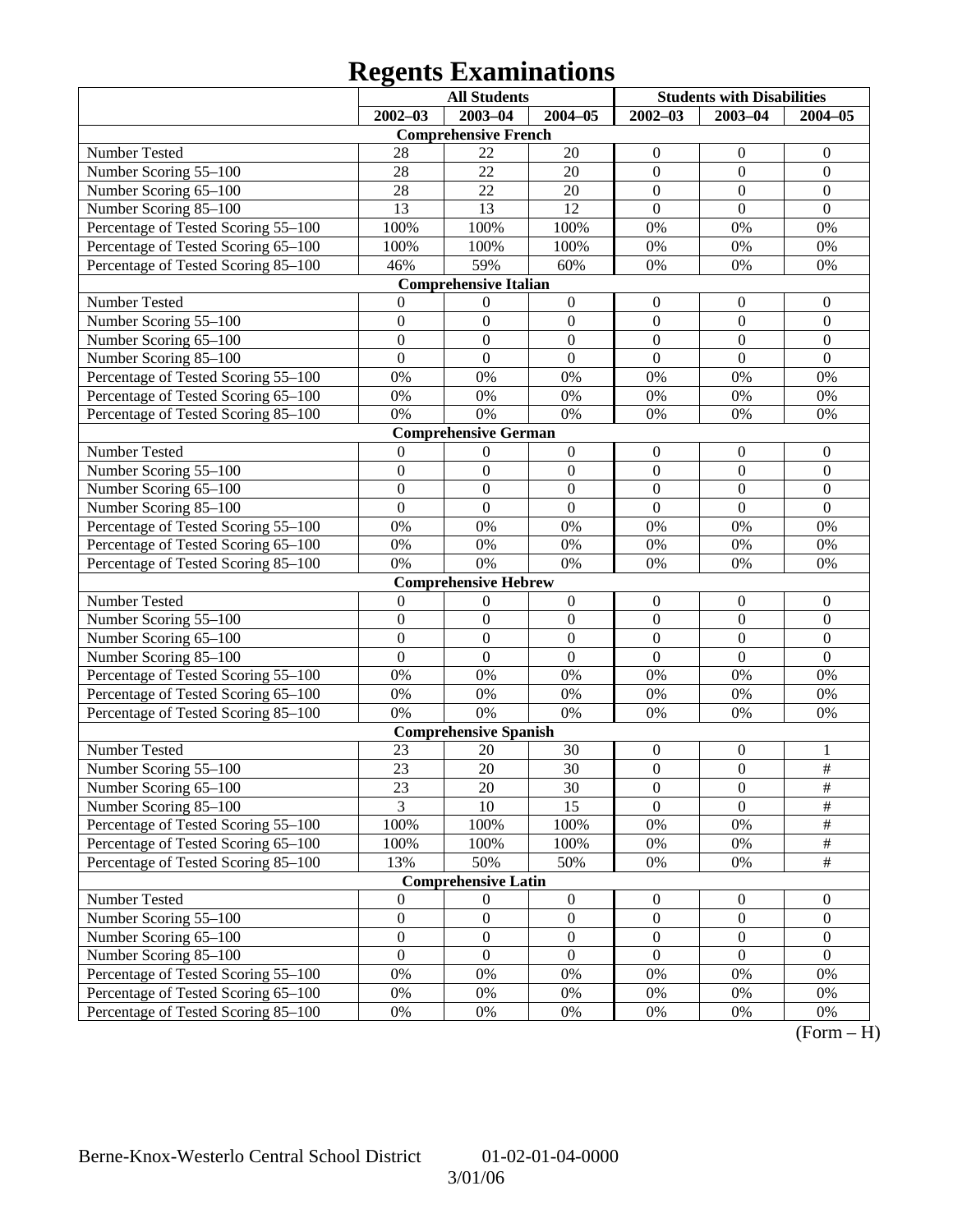|                 |                                   | <b>Number</b><br><b>Tested</b> | $%$ at Level 1 | % at Level 2 | $\%$ at Level 3 | $\%$ at Level 4 |
|-----------------|-----------------------------------|--------------------------------|----------------|--------------|-----------------|-----------------|
|                 | <b>General-Education Students</b> | 70                             | 6%             | 10%          | 50%             | 35%             |
| <b>Nov 2004</b> | <b>Students with Disabilities</b> |                                | 43%            | 14%          | 43%             | 0%              |
|                 | All Students                      | 79                             | 9%             | 10%          | 49%             | 32%             |

# **Elementary-Level Social Studies**

# **Middle-Level Social Studies**

|                  |                                   | <b>Number</b><br><b>Tested</b> | $\%$ at Level 1 | % at Level 2 | $%$ at Level 3 | $%$ at Level 4 |
|------------------|-----------------------------------|--------------------------------|-----------------|--------------|----------------|----------------|
|                  | <b>General-Education Students</b> | 92                             | 1%              | 10%          | 71%            | 18%            |
| <b>June 2005</b> | <b>Students with Disabilities</b> |                                | 0%              | 25%          | 63%            | 13%            |
|                  | All Students                      | 100                            | 1%              | 1%           | 70%            | 18%            |

 $(Form - I)$